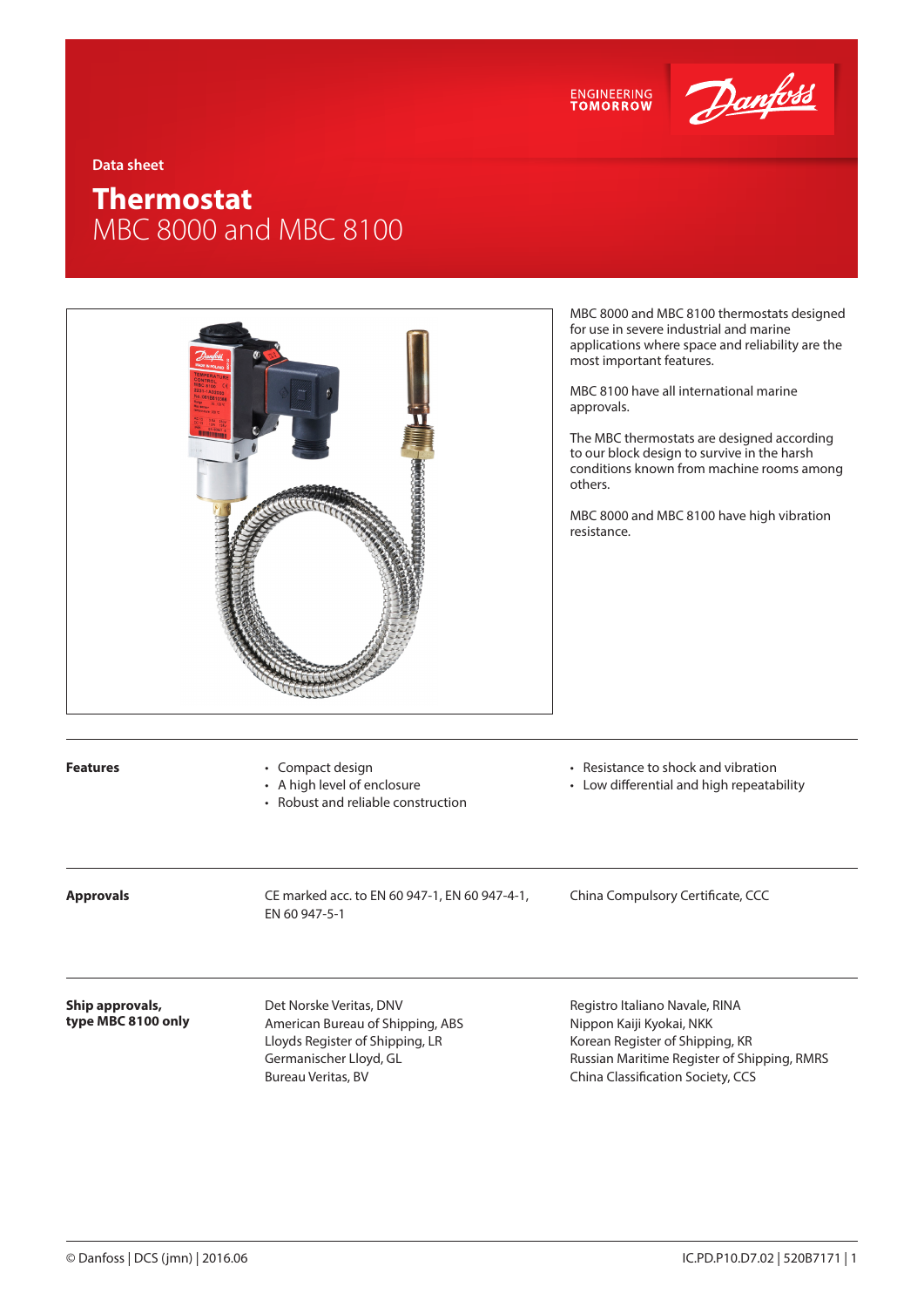

# **Data sheet** | **Thermostat, MBC 8000 and MBC 8100**

# **Technical data** *Electrical specifications*

| Contact load (Alternating current) | 0.5 A, 250 V, AC15 |
|------------------------------------|--------------------|
|                                    | 12 W, 125V, DC 13  |
| Switch                             | SP <sub>D</sub>    |

### *Umgebungsbedingungen Driftsbetingelser Environmental conditions*

| Ambient temperature  | $-40 - 70$ °C                                  |  |
|----------------------|------------------------------------------------|--|
|                      | $50$ g/6 ms                                    |  |
| Shock resistance     | Acc. to EN 60068-2-27                          |  |
|                      | Free fall acc. to EN 60068-2-32                |  |
| Vibration resistance | Sin 4 g, 5Hz - 200 Hz acc. to EN 60068-2-6. *) |  |
|                      | IP65 to EN 60529                               |  |
| <b>Enclosure</b>     | Anodized AlMgSi 1, AW-6082 T6                  |  |

\*) If higher vibrations are present in the system/installation, temperature controls with capillary tube or armoured capillary tube are recommended.

*Mechanical characteristics*

| Electrical connection | DIN 43650 plug, Pg 9, Pg 11, Pg 13.5 |
|-----------------------|--------------------------------------|
|-----------------------|--------------------------------------|



### **Standard types**

| <b>Setting</b><br>range | <b>Fixed</b><br>diff. | Max.<br>sensor | Cap.<br>tube      | <b>Capillary tube</b> |                                | <b>Armoured capillary tube</b> |                                | <b>Sensor</b><br>pocket  | <b>Rigid sensor</b> |                                |
|-------------------------|-----------------------|----------------|-------------------|-----------------------|--------------------------------|--------------------------------|--------------------------------|--------------------------|---------------------|--------------------------------|
|                         |                       | temp.          | length            | $\blacksquare$        | Ħ                              | <b>Communication</b>           |                                |                          | ▣<br><b>Provid</b>  |                                |
| [°C]                    | [°C]                  | [°C]           | [m]               | Code no.              | <b>Type</b><br><b>MBC 8100</b> | Code no.                       | <b>Type</b><br><b>MBC 8100</b> | [mm]                     | Code no.            | <b>Type</b><br><b>MBC 8100</b> |
| $-10 - 30$              | 3                     | 80             | $\overline{2}$    | 061B820166            | 1221-1A02000                   | 061B810166                     | 1231-1A02000                   | $\overline{\phantom{0}}$ | -                   |                                |
| $20 - 60$               | $\overline{3}$        | 130            | $\mathfrak{D}$    |                       |                                | 061B810266                     | 1431-1A02000                   | $-$                      |                     |                                |
| $20 - 60$               | 3                     | 130            |                   |                       |                                |                                |                                | 75                       | 061B800266          | 1411-1A00075                   |
| $50 - 100$              | $\overline{4}$        | 200            | $\mathcal{P}$     | 061B820366            | 2221-1A02000                   | 061B810366                     | 2231-1A02000                   | $\overline{\phantom{m}}$ | -                   |                                |
| $50 - 100$              | 4                     | 200            |                   |                       | $\overline{\phantom{0}}$       | $\overline{\phantom{0}}$       |                                | 75                       | 061B800366          | 2211-1A00075                   |
| $70 - 120$              | 5                     | 220            | $\overline{2}$    |                       |                                | 061B810466                     | 2431-1A02000                   | $\overline{\phantom{m}}$ |                     |                                |
| $70 - 120$              | 5                     | 220            | $\qquad \qquad =$ |                       |                                |                                | $\qquad \qquad =$              | 75                       | 061B800466          | 2411-1A00075                   |
| $60 - 150$              | 6                     | 250            | $\overline{2}$    | 061B820566            | 2621-1A02000                   | 061B810566                     | 2631-1A02000                   | $\overline{\phantom{m}}$ |                     |                                |
| $60 - 150$              | 6                     | 250            | $\qquad \qquad =$ |                       |                                | -                              | $\qquad \qquad =$              | 75                       | 061B800566          | 2611-1A00075                   |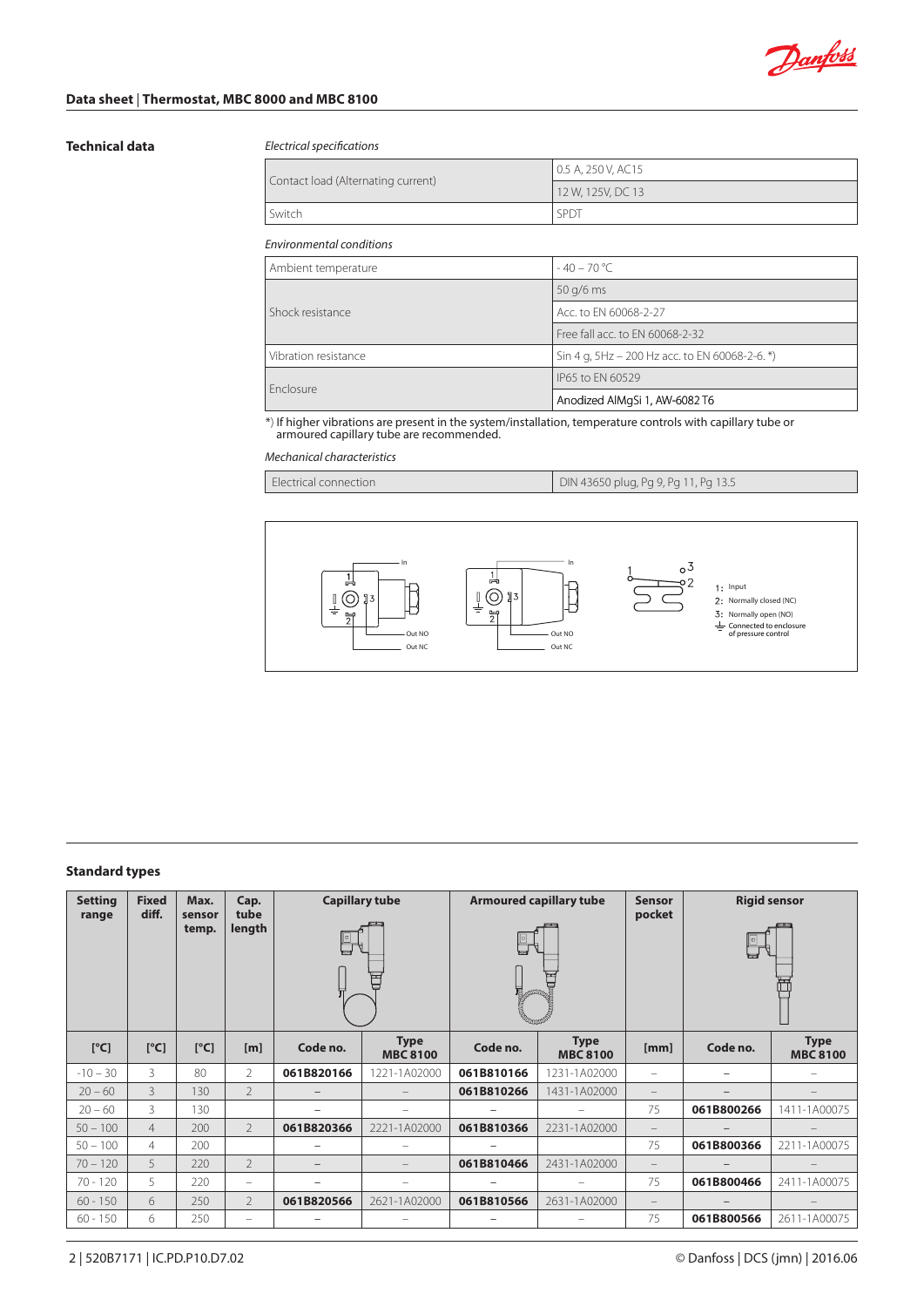

### **Ordering of customized types**



### **Accessories**

| Part                                              | <b>Sensor</b><br>pocket | $\mathbf{A}$<br>[mm] | <b>Thread</b><br>B                             | Code no.                               |
|---------------------------------------------------|-------------------------|----------------------|------------------------------------------------|----------------------------------------|
| <b>Sensor pockets for MBC thermostat</b>          |                         | 75                   | $1/2$ NPT                                      | 060L326466                             |
|                                                   | <b>Brass</b>            | 75                   | $G\beta A$                                     | 060L326266                             |
| $\frac{0}{2}$                                     |                         | 75                   | $G_34A$                                        | 060L326666                             |
| <b>OSS</b>                                        |                         | 75                   | G 1/2 A (ISO 228-1)                            | 060L328166                             |
| Ю<br>B<br><b>DAN</b><br>A60<br>Ŧ<br>Ŧ             | <b>Brass</b>            | 110<br>110<br>110    | $1/2$ NPT<br>$G\beta A$<br>G 3/4 A (ISO 228-1) | 060L328066<br>060L327166<br>060L340366 |
| M18x1.5                                           | <b>Brass</b>            | 160                  | $G\mathrel{V_2}A$                              | 060L326366                             |
|                                                   | Steel 18/8              | 75                   | $G\mathrel{V_2}A$                              | 060L326766                             |
| Supplied without gland nut,<br>gaskets and washer | Steel 18/8              | 110<br>110           | $G\beta A$<br>$1/2$ NPT                        | 060L326866<br>060L327066               |
|                                                   | Steel 18/8              | 160                  | $G\mathrel{V_2}A$                              | 060L326966                             |

| Part                                                                                    | <b>Description</b>                                                                                                                                                                                                                       | Code no.   |
|-----------------------------------------------------------------------------------------|------------------------------------------------------------------------------------------------------------------------------------------------------------------------------------------------------------------------------------------|------------|
| 0°,<br><b>Clamping band</b>                                                             | For MBC thermostats with remote sensor<br>$(L = 392$ mm)                                                                                                                                                                                 | 017-420466 |
| <b>ONIGHT</b><br>FOR OWNER OF<br>Heat-conductive<br>compound (4.5 cm <sup>2</sup> tube) | For MBC thermostats with sensor fitted<br>in a sensor pocket. Compound for filling<br>sensor pocket to improve heat transfer<br>between pocket and sensor.<br>Application range for compound:<br>-20 - 150 °C, momentarily up to 220 °C. | 041E0114   |
| Gasket set $\qquad \qquad \qquad \oplus \qquad \oplus \qquad \qquad \oplus$             | For MBC thermostats without armoured<br>capillary tubes                                                                                                                                                                                  | 060L327366 |
| Gasket set                                                                              | For MBC thermostats with armoured<br>capillary tubes                                                                                                                                                                                     | 060L036666 |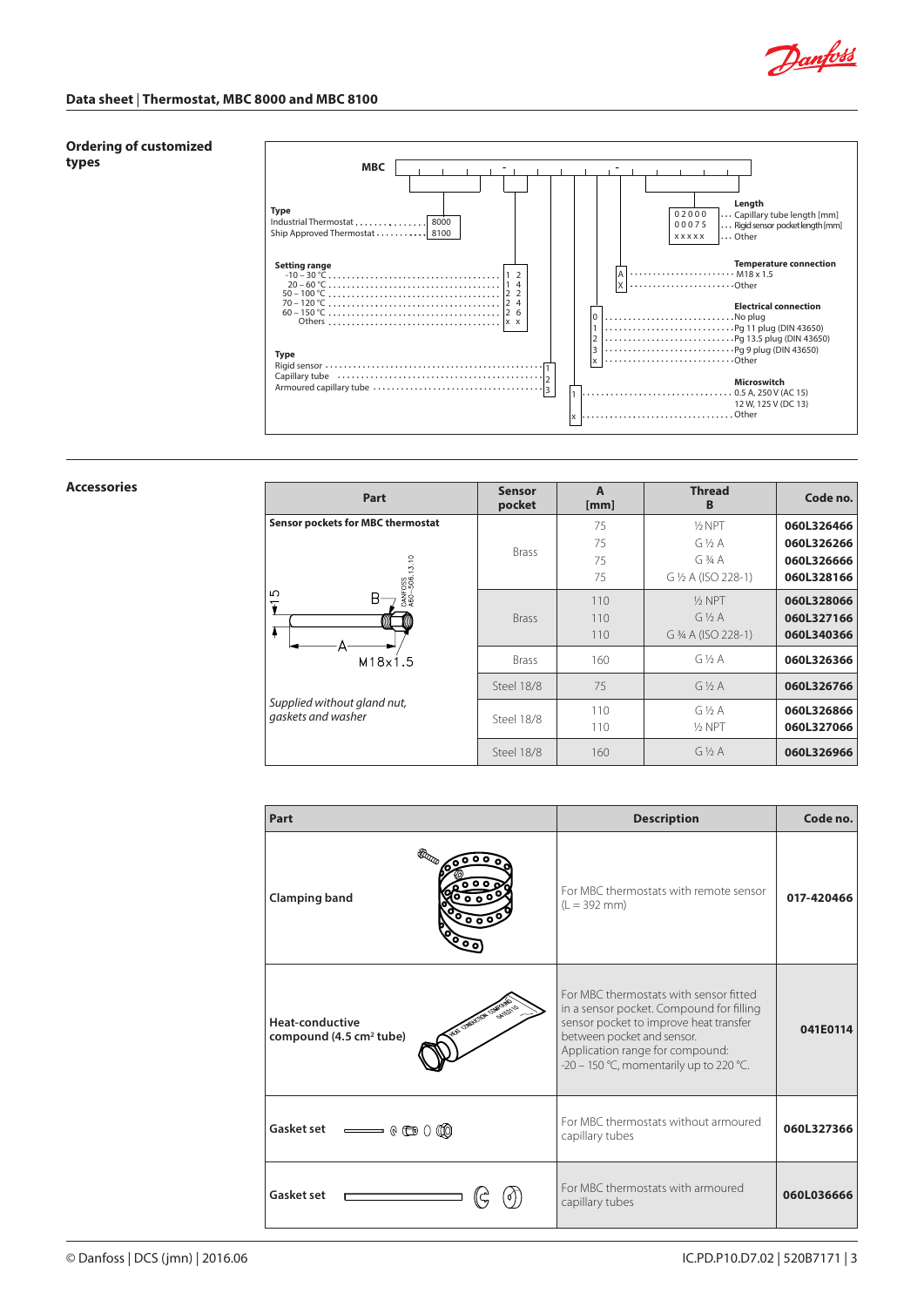

# **Data sheet** | **Thermostat, MBC 8000 and MBC 8100**

### **Dimensions [mm] and weights [kg]**

onfoss<br>1809.1





**Setting point correction** The sensor on MBC 8100 thermostat contains an adsorption charge. Therefore its function is not affected whether the sensor is placed warmer or colder than the remaining part of the thermostatic element (bellows and capillary tube). However, such a charge is to some extent sensitive to changes in the temperature of the bellows and capillary tube. Under normal conditions this is of no importance, but if the thermostat is to be used in extreme ambient temperatures the setting point might change.

The deviation can be compensated for as follows:

Setting point correction  $=$  Z  $\times$  a

Z can be found from fig. 1, while **a** is the correction factor from the table below.

| <b>Regulation</b><br>range | <b>Correction factor a for</b><br>thermostats |                                  |  |
|----------------------------|-----------------------------------------------|----------------------------------|--|
| [°C]                       | with rigid<br>sensor                          | with 2 and 5 m<br>capillary tube |  |
| $-10 - 30$                 |                                               | 1.1                              |  |
| $20 - 50$                  | 1.0                                           | 14                               |  |
| $50 - 100$                 | 1.5                                           | 2.2                              |  |
| $70 - 120$                 | 17                                            | 74                               |  |
| $60 - 150$                 |                                               | 37                               |  |

### **Example**

A MBC 8100 with capillary tube length 2 m and range 50 – 100 °C must cut out at 75 °C in 70 °C ambient temperature. At which cut out temperature should this temperature control be set at in 20 °C ambient temperature?



The relative setting **Z** can be calculated from the following formula:

| Setting value min. range                | x 100%        |  |
|-----------------------------------------|---------------|--|
| max. range - min. range                 |               |  |
| Relative setting: 75 - 50<br>$100 - 50$ | $x 100 = 50%$ |  |

### **Relative setting:**

Factor for setting point deviation **Z** (fig. 1).  $Z - 1.2$ 

Correction factor **a** (table under fig. 1) a = 2.2 Setting point correction  $Z \times a = 1.2$ .  $\times 2.2 = 2.6$  °C

**The MBC must be set at 75 + 2.6 = 77.6 °C in 20 °C ambient temperature in order to cut out at 75 °C ambient temperature.**